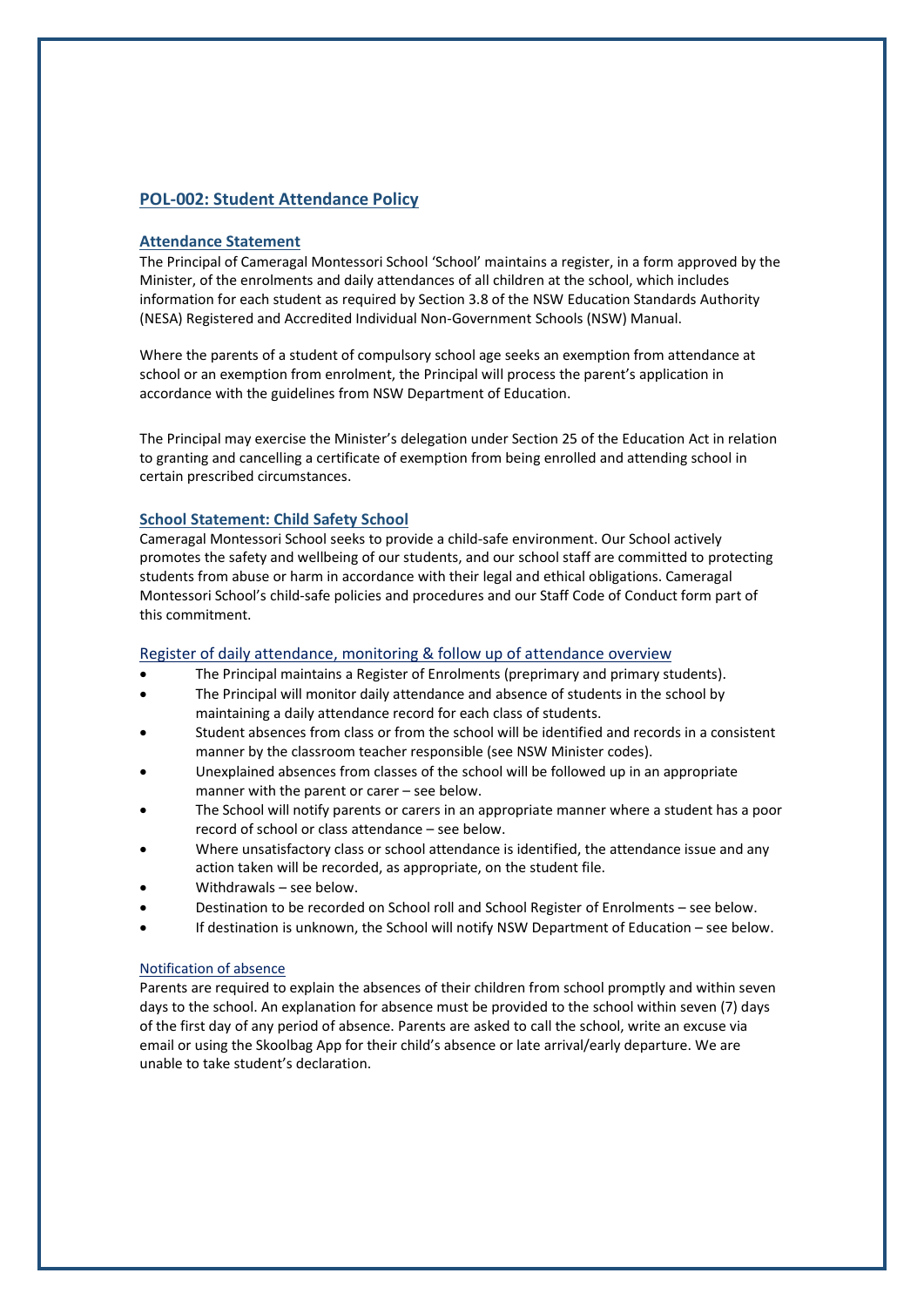The parents are required to fill in an absentee form on return with an explanation for the absence (via the school's Skoolbag App or email). An absence is unauthorised if parents have failed to provide an explanation to the School within seven (7) days.

### Authorising absences

Students are expected to attend school unless they are unwell. Attendance is required, but the school has the discretion to authorise absences based on information available.

### Authorised

The School may authorise absences when:

- 1. A child is ill, and the parent has informed the school.
- 2. A child is attending medical appointments or specialist appointments with the parent providing this information to the school.
- 3. A child is attending an education activity approved by the school (excursion, camp etc).
- 4. Exemption from attendance or exemption from enrolment approval has been given by Principal.
- 5. The School had requested a student does not attend school.

Our records will record all the above absences as "Authorised Absences".

### Unauthorised

The School does not authorise the following absences when:

- 1. A child has been absent with no explanation supplied from the parent within seven days.
- 2. A parent has requested an absence and the school has not approved the absence.

Our records will record these absences as "Unauthorised absences".

Partial day absences are marked either as "Approved" or "Not approved" using the same criteria as above.

#### Exemption from Attendance & Enrolment

Where the parents of a student of compulsory school age seeks an exemption from attendance at the School or an exemption from enrolment, the Principal will process the parent's application in accordance with the guidelines from NSW Department of Education.

The Principal may exercise the Minister's delegation under Section 25 of the Education Act in relation to granting and cancelled a certificate of exemption from being enrolled and attending school in certain prescribed circumstance.

The Principal has the delegated authority to grant an exemption from school attendance for periods totalling up to 100 days in a twelve-month period for any one student.

#### Exemption from school attendance includes:

- **Exceptional circumstances**
- Direction under Section 42D of the Public Health Act 1991 (infectious disease outbreak)
- Employment in an approved entertainment industry activity
- Participation in an elite arts or elite sporting event
- **Extended Leave Travel**

Exemption from school enrolment includes: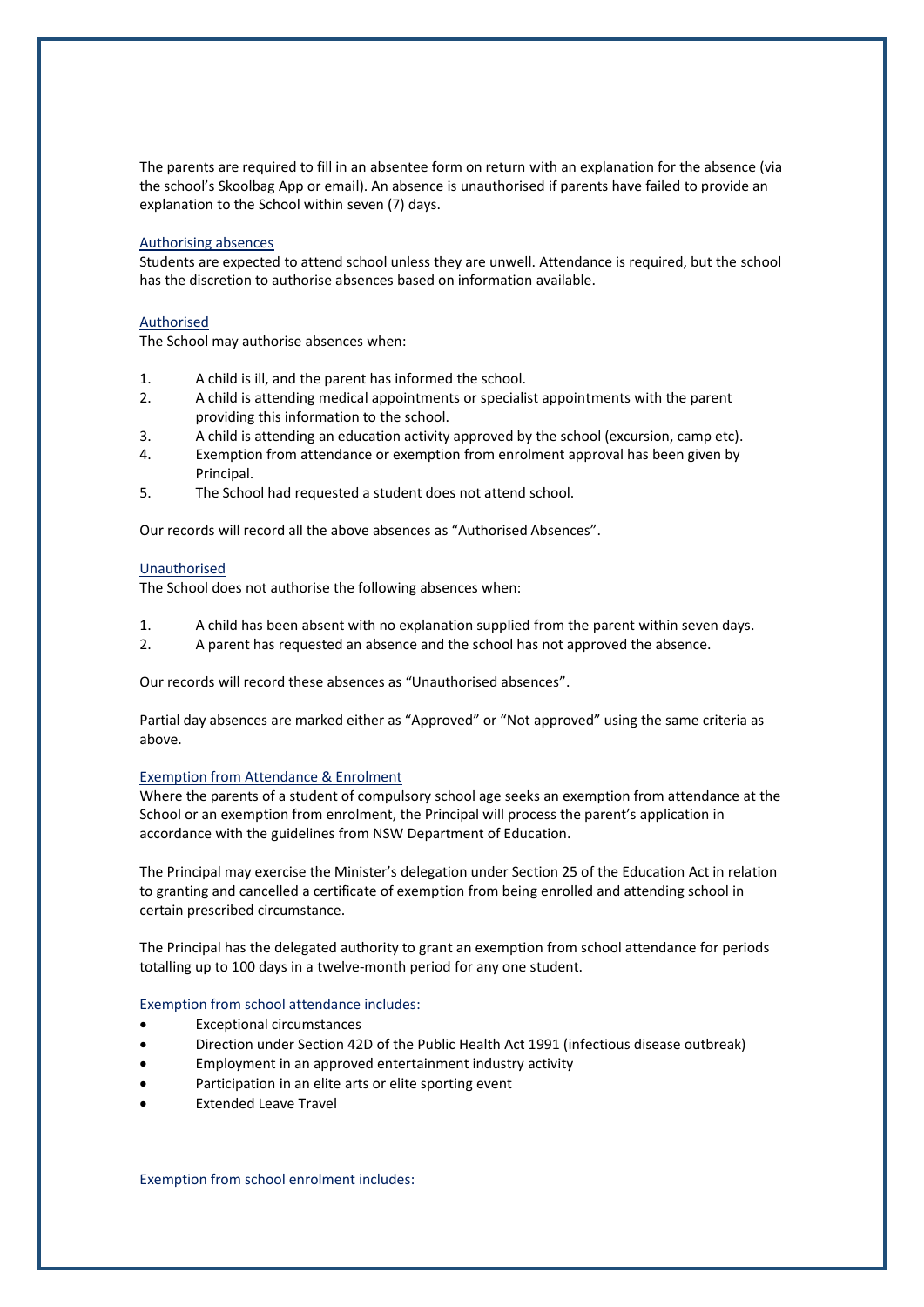- Age (delayed start 6 years)
- Health, learning or social needs or disability

## **Certificate of Exemption**

A *Certificate of Exemption* will be granted when it has been clearly demonstrated by the applicant that an exemption is in the student's best interest for short and long term. Alternatives to exemption should have been fully explored.

A *Certificate of Exemption* will not be approved where the student has been the subject of contact with the Child Wellbeing Unit or a child protection report to Family and Community Services and/or there are unresolved issues concerning a risk of harm.

Prior to granting a *Certificate of Exemption* a risk assessment should be completed to identify and manage risk.

### **Extended Leave**

The Principal is the sole authority to grant an authorised leave for travel of more than 20 school days. The parent must make the request in writing (*Application Extended Leave Travel*) and provide copies of travel documentation. Generally, leave is only granted where there is an obvious educational benefit to the child, which may include a holiday to locations offering learning opportunities.

The Principal to complete a *Certificate of Extended Leave Travel* for the parents and a copy kept in the student's file. The parents are to ensure the certificates is available at all time as it may be required by a government official, particularly when the student is leaving the country.

The Principal is responsible for ensuring that such leave approvals and certificates are documented and located in the student's file and entered on the enrolment and daily attendance register using the code L. Absenteeism is also recorded on the student's bi-annual report.

# **Documents – application forms and certificates**

- CMS\_Absence Note whole school 2018\_complete
- <sup>图</sup> CMS Application Exemption Employment Entertainment Ind 2018
- 918 CMS\_Application\_Exemption\_Enrolment\_Age\_2018
- CMS\_Application\_Exemption\_Exceptional\_C\_2018
- CMS Application Exemption other sport art 2018
- · CMS\_Application\_Extended\_Leave\_Travel\_2018
- CMS Certificate Exemption 2018
- CMS\_Certificate\_Extended\_Leave\_Travel\_2018
- 918\_CMS\_Exemptions\_Attendance\_Guidelines\_2018

### **Excessive or unexplained absences**

All unexplained absences and poor record of school/class attendance will be reported to the Principal by the Classroom teacher for determination on the follow up required.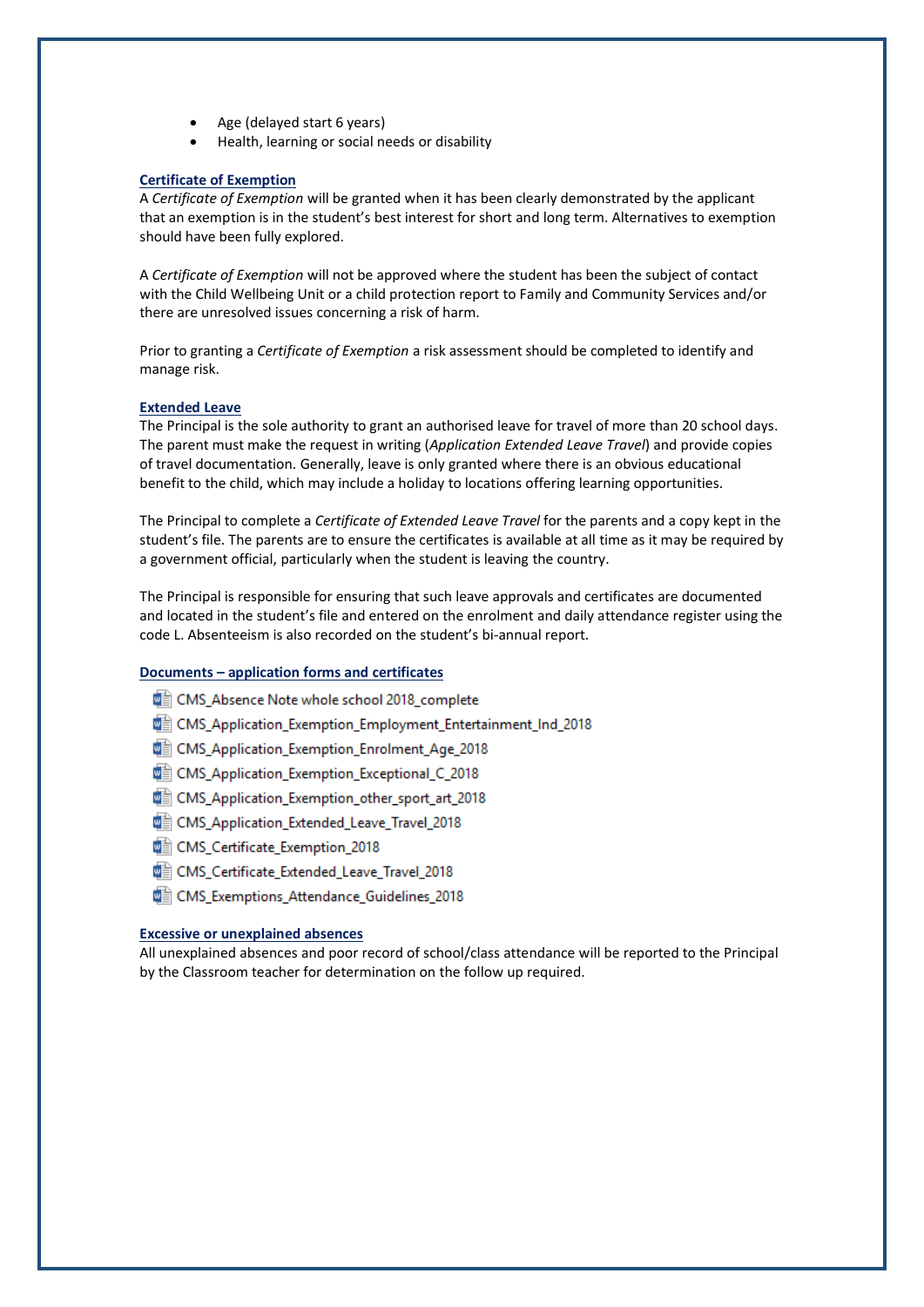If a child is absence for more than 3 days without hearing from the parent, the classroom teacher should call home to check. Any absence in excess of 3 days with no explanation is to be referred to the Principal.

If no suitable explanation for long term absences then this might include, but is not limited to, direct contact with parents or reporting to the Department of Education Home School Liaison Officer (HSLO). NSW Department of Education [attendance@det.nsw.edu.au](mailto:attendance@det.nsw.edu.au)

Where unsatisfactory class or school attendance is identified the attendance issue and any action taken will be recorded as appropriate on the student file. Generally, the school would formally write to the parents or carer and meet with the parents or carer and the student to discuss strategies to improve attendance, using *Attendance Improvement Plan* if required.

The Principal must ensure that any matter relating to school attendance where safety, welfare or wellbeing concerns arise for all required reports are made to the Community Services Child Protection Helpline or contact made with the Child Wellbeing Unit (as required by th[e Mandatory Reporter](http://www.keepthemsafe.nsw.gov.au/reporting_concerns/mandatory_reporter_guide)  [Guide](http://www.keepthemsafe.nsw.gov.au/reporting_concerns/mandatory_reporter_guide) section of Keep Them Safe website [www.keepthemsafe.nsw.gov.au\)](http://www.keepthemsafe.nsw.gov.au/).

### **Student withdrawals**

When a child ceases to attend Cameragal Montessori School on a regular basis, the child must be officially withdrawn from the class rolls. This withdrawal includes the following:

a. A letter from the parent or carer requesting the withdrawal

b. A declaration made by the parent or carer stating the destination of the student (specific school/education program)

School destination to be recorded on the class roll and the Register of Enrolments (pre-primary and primary).

### **Unknown enrolment destination**

The School will contact the Department of Education Home School Liaison Officer (HSLO) with the details where the enrolment destination of student of compulsory school age is unknown. Use the following document:

■ CMS\_Student\_enrolment\_destination\_unknown\_notification\_2018

## **Responsibility of parents under the NSW Education Act (1990)**

Section 22 of the NSW Education Act (1990) notes that it is the duty of the parent of a child of compulsory school-age to cause the child to be enrolled at, and to attend, a government school or a registered non-government school, or to be registered for home schooling under Part 7 and to receive instruction in accordance with the conditions to which the registration is subject.

#### **Record-keeping attendance**

The Transparent Classroom electronic register of daily attendance are archived in the School's administration office at the completion of each school year and can be accessed by the Principal, or delegated authority, at the request of parents or by Court Order.